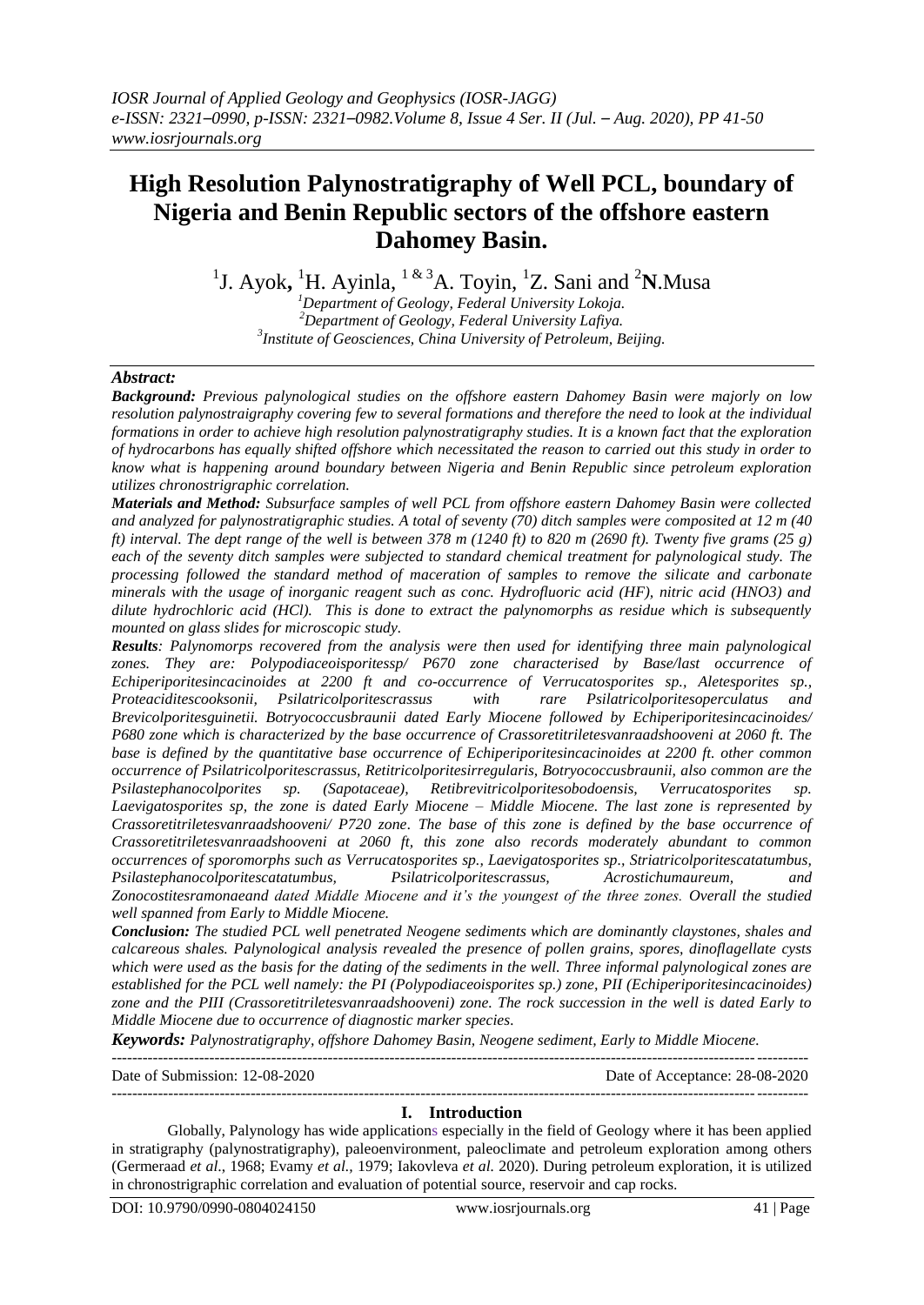Among the early and fairly recent notable works on the eastern Dahomey Basin are Reyment (1965), Germeraad *et al*. (1968), Adegoke (1969), Bilman (1976), Bankole *et al*. (2006), Ola-Buraimo (2010) and Ikhane *et al*. (2012) who worked on outcrop samples and provided insight to the palynostratigraphic, sedimentological and paleoenviromental studies of the area. On the other hand, palynostrtigraphic studies of the offshore eastern Dahomey Basin using ditch cuttings were carried out by Adeigbe *et al*. (2013) and suggested Early Miocene to Late Miocene age for the studied samples. The authors observed three (3) zones: i) *Magnastriatitehowerdi*/P 680 Zone I (Early Miocene); ii) *Crassoretitriletsvanraadshooveni*/ P 700 Zone II (Middle Miocene) and iii) Echitricolporitesspinosus/P 820 Zone III (Late Miocene). This was inferred from a total number of sixty four (64) samples and the depth range of 900 to 8000 ft (227 to 2439 m), indicating a low resolution palynostrigraphic studies considering number of sample and the depth range. Similarly, Adebiyi (2015) worked on two hundred and ten (210) ditch cuttings representing depth from 4648 ft (1417 m) to 8006 ft (2441 m) and concluded that the sediments in the well spanned from the Late Cenomanian for the lowermost part to the Eocene at its uppermost part. This interval consists of the Abeokuta-Ofowo formations (basal section), followed by the Araromi Formation and the upper most Oshosun Formation. In addition, he observed the absence of the upper and middle Maastrichtian, Lower Santonian, Coniacian and Turonian sections that led him to the recognize three (3) major unconformities surfaces; two (2) in the Late Cretaceous and one in Early Tertiary. This well represents deeper part of the basin and consists of sediments raging from Cretaceous to Tertiary formations. Anthony and Johnson (2020) used fifty (50) ditch cuttings from well that penetrated sediments between depth intervals from 1620 to 3500 ft (494 to 1067 m) belonging to the Oshosun Formation at the bottom with the Afowo Formation directly above. They identified seven (7) subzones from bottom to top and comprises the following: i) *Racemonocolpiteshians*, ii) *Arecipitesxilimuratus*, iii) *Retibrevitricoporitesobodoensis*, iv) *Retibrevitricolporitesprotrudens*, v) *Beskipolliselegans*, vi) *Verrutricolporitesrontundiporus* and vii) *Echiperiporitesestelae* corresponding to P 480, P 520, P 540, P 560, P740, P 770 and P 780, respectively. These intervals depict palynological zones representing the Late Eocene to the Late Miocene. They authors also observed presence of an unconformity due to the total disappearance of P 600 zone between palynological zones P 560 and P 740 subzones.

It is evident from previous studies on this basin that there is need for more detailed and high resolution palynostratigraphic analysis especially within the Tertiary (Neogene) by specifically concentrating on each of the formation which is employed in our current study and also bearing in mind the location of the studied well which is at the boundary between Nigeria and Republic of Benin. In this present study, seventy (70) ditch cuttings from South Atlantic Petroleum Company (SAPETRO) Victoria Island Lagos were sampled from the offshore eastern Dahomey Basin and are used for this purpose. The sampled well PCL penetrated between 378 to 820 m (1240 to 2690 ft) depths of Tertiary (Neogene) sediments and was studied with the aim of achieving a high resolution palynostratigraphy. The studied well location including wells within the Seme oil field is shown in figure 1.



**Figure 1:** Location map of the study area (Block 1) offshore Dahomey Basin (source SAPETRO).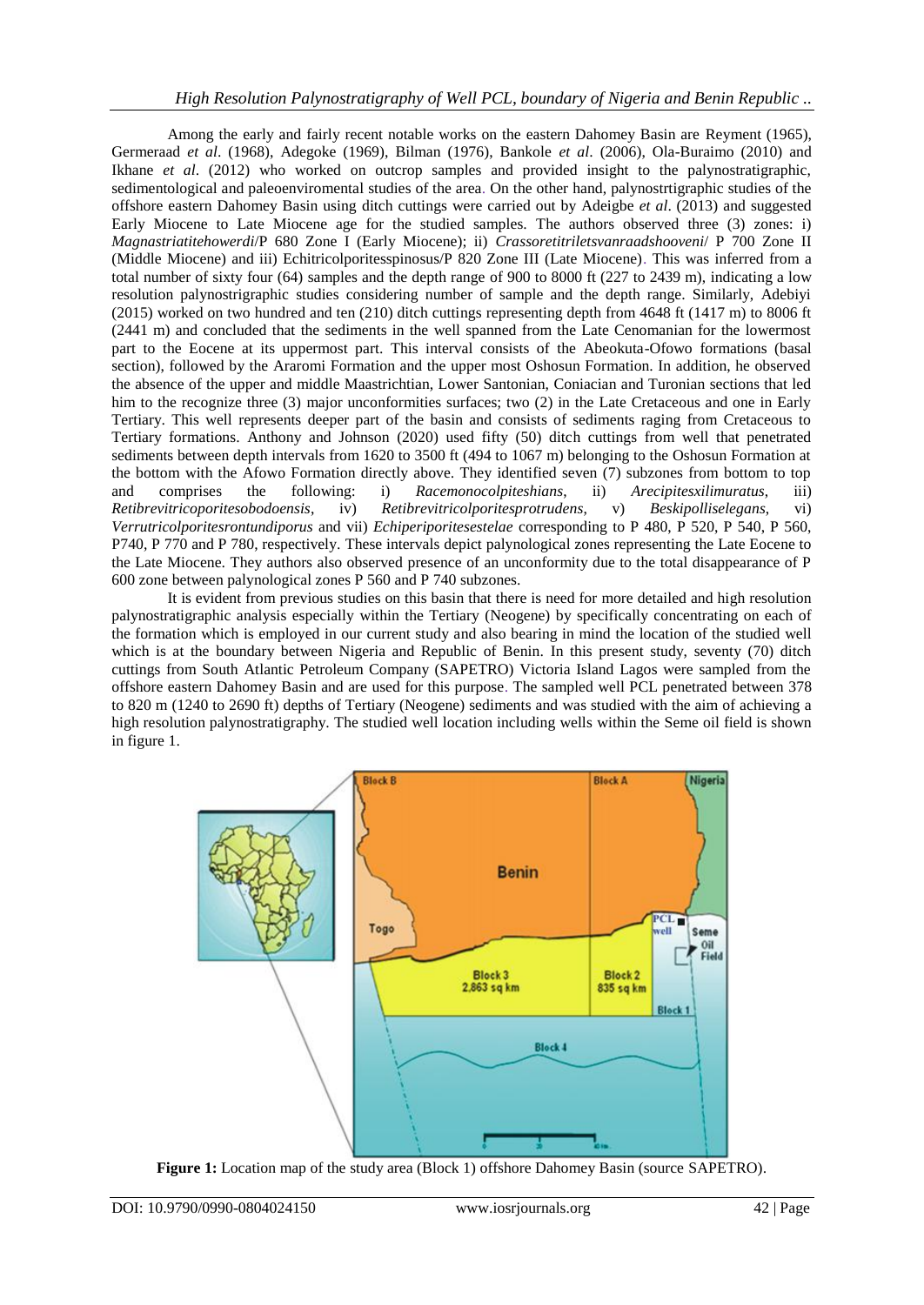### **Geological and Stratigraphic Setting**

The Dahomey Basin is a marginal pull-apart basin sandwiched between the eastern margin of the Okitipupa Ridge corresponding with the Benin Hinge line of Murat (1972) and which Omatsola and Adegoke, (1981) regarded as the onshore extension of the Chain fracture zone while its western margin is widely believed to have formed by structures associated with the onshore extension of the Romanche fracture zone (Francheteau and Le Pichon, 1972; Emery *et al*., 1975; Mascle, 1977; Wilson and Williams, 1979; Omatsola and Adegoke 1981; Coker and Ejedawa, 1987). The basin was formed during the Early Cretaceous separation of the South American from the African plates as a result of rifting associated with the opening of the Equatorial Atlantic in the Late Jurassic to the Early Cretaceous (Omatsola and Adegoke, 1981). The basin covers much of the continental margin of the Gulf of Guinea, extending from Volta-delta in Ghana on the West to the Okitipupa Ridge in Nigeria on the East (see fig. 2).



**Figure 2:** Simplified geological map of the Benin Basin (after Enu, 1985; Coker and Ejedawe, 1987; Billman, 1992). b, E-W regional section through the Nigerian part of the Benin Basin (after Omatsola and Adegoke, 1981). c, N-S section across the Benin Republic sector of the Benin Basin (after Billman, 1992).

The stratigraphic succession of the southwestern Nigerian sector of the Dahomey Basin covers from the Cretaceous to Recent (see table 1) and comprises of the Cretaceous Abeokuta Group which consist of the Ise, Afowo and Araromi formations, the Paleocene Ewekoro Formation, the Late Paleocene to Early Eocene Akinbo Formation, the Eocene Oshosun and Ilaro formations and the Pleistocene to Recent Benin Formation (Omatsola and Adegoke, 1981; Bilman, 1992; Jan Duchene, 1998 and Omosanya et al., 2012). Very recently the following authors (Adeigbe *et al*., 2013: Adebiyi, 2014; Adebiyi, 2015; Fadiya and Ojoawo, 2015) provided an updated summarized regional stratigraphic succession for the entire western Nigeria coastal basin. In addition, Gérard *et al*., (2016) compared the stratigraphic succession of the Republic of Benin component of the Dahomey Basin and the western Nigerian offshore component of the basin (see table 2).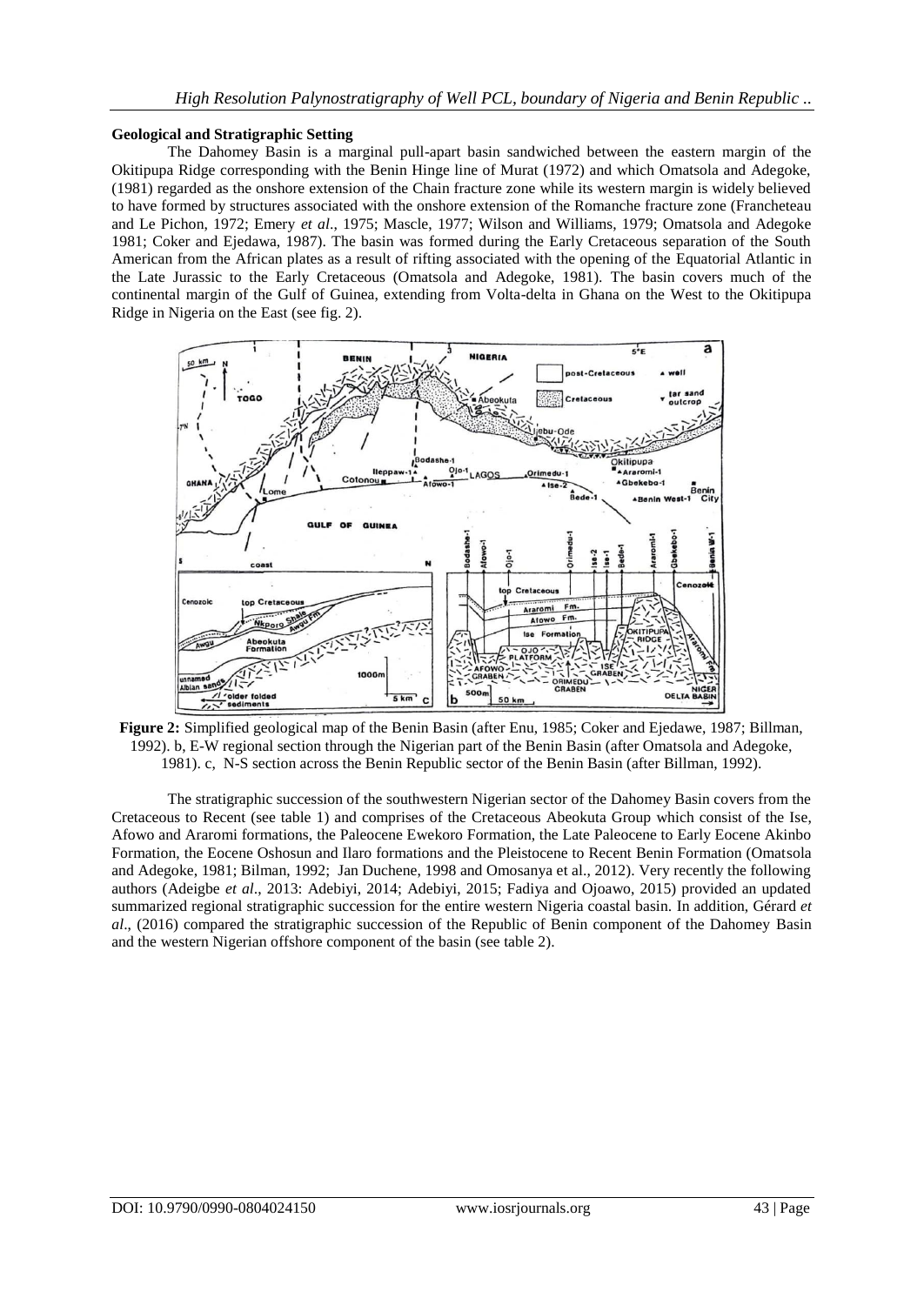| the Danomey Dasm. |                         |                            |                                           |                                   |  |  |  |
|-------------------|-------------------------|----------------------------|-------------------------------------------|-----------------------------------|--|--|--|
| AGE               |                         | <b>FORMATIONS</b>          |                                           |                                   |  |  |  |
|                   |                         | SOUTHWESTERN NIGERIA BASIN |                                           |                                   |  |  |  |
|                   |                         |                            | Onshore<br>(Omatsola & Adegoke, 1981)     | Offshore<br><b>Billman</b> (1992) |  |  |  |
| QUART.            | PLEISTOCENE-RECENT      |                            | <b>BENIN Fm.</b><br>(COASTAL PLAIN SANDS) | <b>BENIN Fm.</b>                  |  |  |  |
|                   |                         |                            | <b>ILARO Fm.</b>                          | <b>IJEBU Fm.</b>                  |  |  |  |
| TERTIARY          | EOCENE-PLIOCENE         |                            | <b>OSHOSUN Fm.</b>                        | <b>OSHOSUN Fm.</b>                |  |  |  |
|                   |                         |                            | <b>AKINBO Fm.</b>                         | AKINBO Fm.                        |  |  |  |
|                   | <b>PALEOCENE</b>        |                            | EWEKORO Fm.                               | IMO Fm.                           |  |  |  |
|                   | CAMPANIAN-MAASTRICHTIAN | ABEOKUTA<br><b>GROUP</b>   | <b>ARAROMI Fm.</b>                        | NKPORO Fm.                        |  |  |  |
|                   | TURONIAN-CONIACIAN      |                            | AFOWO Fm.                                 | AWGU Fm.                          |  |  |  |
| CRETACEOUS        |                         |                            |                                           | ABEOKUTA Fm.                      |  |  |  |
|                   |                         |                            |                                           | (AFOWO Fm.)                       |  |  |  |
|                   | NEOCOMIAN-CENOMAIAN     |                            | ISE Fm.                                   | ISE Fm.<br>(FOLDED SEDIMENTS)     |  |  |  |

|  |                    | Table1. Comparison from various authors the stratigraphic succession of the southwestern Nigerian sector of |  |
|--|--------------------|-------------------------------------------------------------------------------------------------------------|--|
|  | the Dahomey Basin. |                                                                                                             |  |

### **Table 2:** Correlation of stratigraphic charts of Benin and western Nigeria offshore basins; periods of main unconformities are indicated in blue (After Gérard *et al*., 2016).

| AGE               |                           | <b>FORMATIONS</b>                   |                              |                                       |                        |                 |  |
|-------------------|---------------------------|-------------------------------------|------------------------------|---------------------------------------|------------------------|-----------------|--|
|                   |                           |                                     | <b>WESTERN NIGERIA BASIN</b> | <b>OFFSHORE BENIN</b><br><b>BASIN</b> |                        |                 |  |
|                   |                           | Onshore<br>Omatsola &Adegoke (1981) |                              |                                       |                        | <b>Offshore</b> |  |
| <b>QUART.</b>     | PLEISTOCENE-RECENT        | <b>BENIN Fm.</b>                    |                              | <b>BENIN Fm.</b>                      | <b>BENIN/IJEBU Fm.</b> |                 |  |
|                   |                           | <b>ILARO Fm.</b>                    |                              |                                       |                        |                 |  |
|                   |                           | <b>OSHOSUN Fm.</b>                  |                              |                                       | <b>AFOWO Fm.</b>       |                 |  |
| <b>TERTIARY</b>   | <b>EOCENE-PLIOCENE</b>    |                                     |                              | <b>ILARO Fm.</b>                      |                        |                 |  |
|                   |                           |                                     |                              | <b>OSHOSUN Fm.</b>                    | <b>OSHOSUN Fm.</b>     |                 |  |
|                   |                           | <b>AKINBO Fm.</b>                   |                              |                                       |                        |                 |  |
|                   |                           |                                     |                              | <b>AKINBO Fm.</b>                     | <b>IMO Fm.</b>         |                 |  |
|                   | <b>PALEOCENE</b>          | <b>EWEKORO Fm.</b>                  |                              | <b>EWEKORO Fm.</b>                    |                        |                 |  |
|                   |                           |                                     | <b>ARAROMI Fm.</b>           |                                       | <b>ARAROMI Fm.</b>     |                 |  |
|                   | CAMPANIAN-MAASTRICHTIAN   |                                     |                              | NKPORO Fm.                            |                        |                 |  |
|                   |                           |                                     |                              |                                       | <b>AWGU Fm.</b>        |                 |  |
|                   | <b>TURONIAN-CONIACIAN</b> |                                     | <b>AFOWO Fm.</b>             | <b>AWGU Fm.</b>                       | <b>ABEOKUTA Fm.</b>    |                 |  |
| <b>CRETACEOUS</b> |                           | ABBOKUTA GROUP                      |                              | <b>AFOWO Fm.</b><br>(ABEOKUTA Fm.)    |                        |                 |  |
|                   |                           |                                     |                              |                                       |                        |                 |  |
|                   | NEOCOMIAN-CENOMAIAN       |                                     | <b>ISE Fm</b>                |                                       | <b>ALBIAN SST.</b>     |                 |  |
|                   |                           |                                     |                              | <b>ISE Fm.</b>                        |                        |                 |  |
|                   |                           |                                     |                              |                                       | ISE Fm.                |                 |  |

### **II. Materials and Methods**

About 25 g each of a total of seventy (70) ditch cutting samples from well PCL in the offshore eastern Dahomey Basin was obtained from the South Atlantic Petroleum Company (SAPETRO) and palynological analysis was carried out. Lithologic log of the analyzed samples from well PCL was provided by SAPETRO (see figure 3). Drilling muds were removed by washing and drying the samples in readiness for detailed palynological analysis. The analysis follows the standard chemical treatment described by Brasier (1981) where palynomorphs were extracted by sample maceration to remove the carbonate and silicate minerals using dilute hydrochloric acid (HCl) and conc. hydrofluoric acid (HF) respectively. Separation and sieving were done with the aid of Branson Sonifier for the removal of silt and clay size particles. Controlled oxidation was carried out on the sieved residue using nitric acid ( $HNO<sub>3</sub>$ ) and 10% potassium hydroxide (KOH) was added to the residue and stirred. This was left for five minutes, rinsed three times with distilled water and centrifuged for five minutes at 2000 rpm to remove the effects of nitric acid or excess nitrates that were produced through the action of HNO<sub>3</sub> on the organic matter.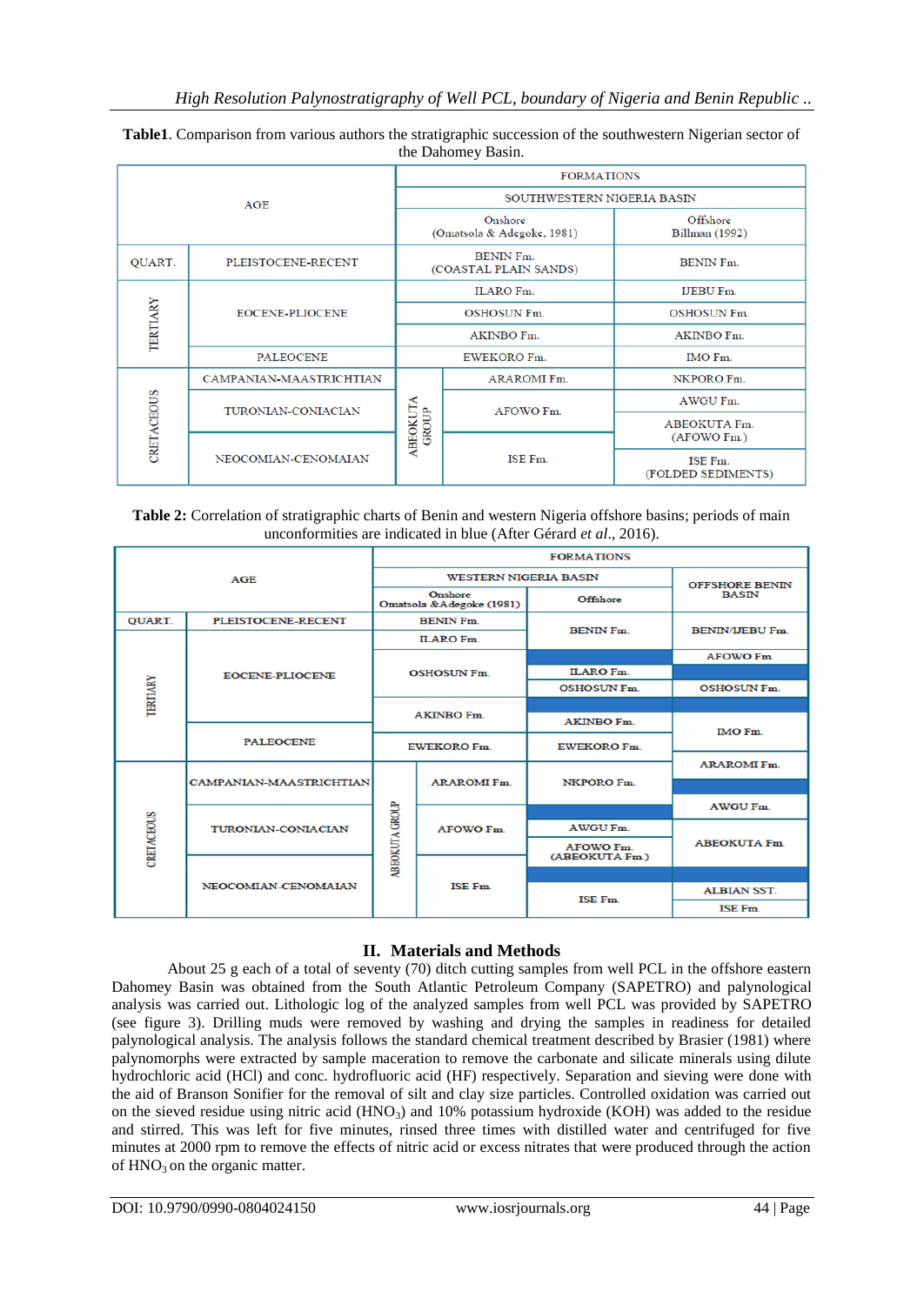Extracted palynomorphs were subsequently mounted on glass slides for microscopic study by means of Norland adhesive and the cover slip. The slides were then stained with safranin O to enhance identification of dinoflagellate cyst. Observed forms were identified using palynological album and published literatures such as Germeraad *et al*., (1968), Evamy *et al*., (1978) and Muller *et al*., (1987). Identified palynomorphs were point counted to produce a palynological chart (see figure 4) to decipher the age of the studied samples. Photomicrographs of diagnostic species were taken and are presented in plate 1.

### **III. Result:**

### **Microflora characteristics.**

A total of seventy (70) palynomorph species were identified from the analyzed ditch cuttings of the PCL well. These marker species, including pollen, spores, dinoflagellates and algae aside the foraminifera test linings are showing varying degree of abundance and diversity from the top to the bottom of the distribution chat (see figure 5). Generally, the samples are made up of more pollen (48/68.6%), and spores (12/ 17.2%) compared with dinocysts (7/10%) and fresh water algae (3/4.3%) as shown in table 3.

**Table 3:** Table showing abundance distribution of palynomorphs in the studied PCL well.

| <b>Species</b>       | Abundant | % Abundant |
|----------------------|----------|------------|
| Pollen               | 48       | 68.6       |
| <b>Spores</b>        |          | 17.2       |
| Dinoflagellate cysts |          | 10         |
| Fresh water algae    |          | 4.3        |



## **CS1 Well Geologic Prognosis CS1 Well Geologic Prognosis**

**Figure 3:** Lithologic log of PCL well offshore eastern Dahomey Basin; H1-upper Afowo Formation, H2-Lower Afowo Formation, H3-Oshoshun Formation, H4-Araromi Formation, H5-Awgu Shale, Abeokuta Formation; source SAPETRO).

DOI: 10.9790-0990-0804024150 www.iosrjournals.org 42 | Page 100 % sand with minor and property and property and the same of the same of the same of the same of the same of the same of the same of the same of the same of t From Table 2, it is clear that there are moderately abundant and diverse pollens and spores recovered from the studied PCL well. These palynormorphs are quantitatively dominated by land derived species such as *Striatricolporitescatatumbus, Retitricolporitesirregularis, Psilastephanocolporites*sp*. (Sapotaceae), Psilatricolporites*sp*., Monocolpites*sp*., Verrucatosporites*sp*., Laevigatosporites sp.* and fresh water algae – *Botryococcusbraunii* (see figure 5 and plate 1). It is important to note that, pollens of *Psilatricolporites sp.* and *Monocolpites sp* are well represented on the palynomorph distribution chat especially at depth interval of 278- 686 m (1240-2250 ft; see figure 5). On the other hand, spores of *Verrucatosporites* sp*., Laevigatosporites* sp*.*  and *Polypodiaceoisporites* occur more within the studied well (see figure 5)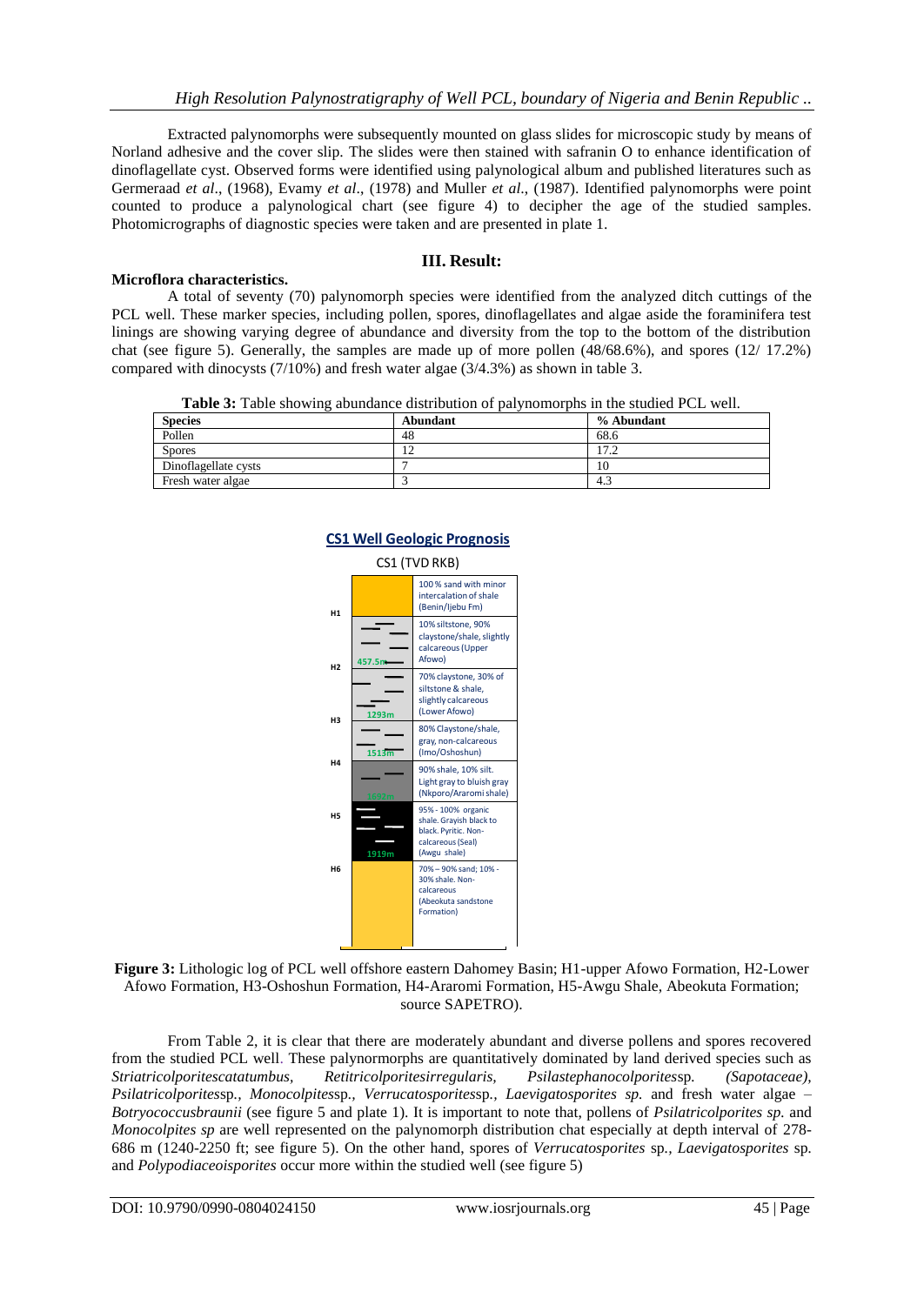The studied samples are also characterized by few records of marine dinoflagellate cysts such as *Lingulodiniummachaerophorum, Operculodiniumcentrocarpum, Leoisphaeridiasp* and *Systematophoratareolata.* These forms were identified more within the interval 531-573 m (1740-1878 ft; see figure 5).



**PLATE 1** 

### **PLATE 1**

- 1. ECHIPERIPORITES INCACINOIDES
- 2. BOTRYOCOCCUS BRAUNII
- 3. LAEVIGATOSPORITES SP
- 4. MONOCOLPITES SP
- 5. ACROSTICHUM AUREUM
- 6. STRIATRICOLPORITES CATATUMBUS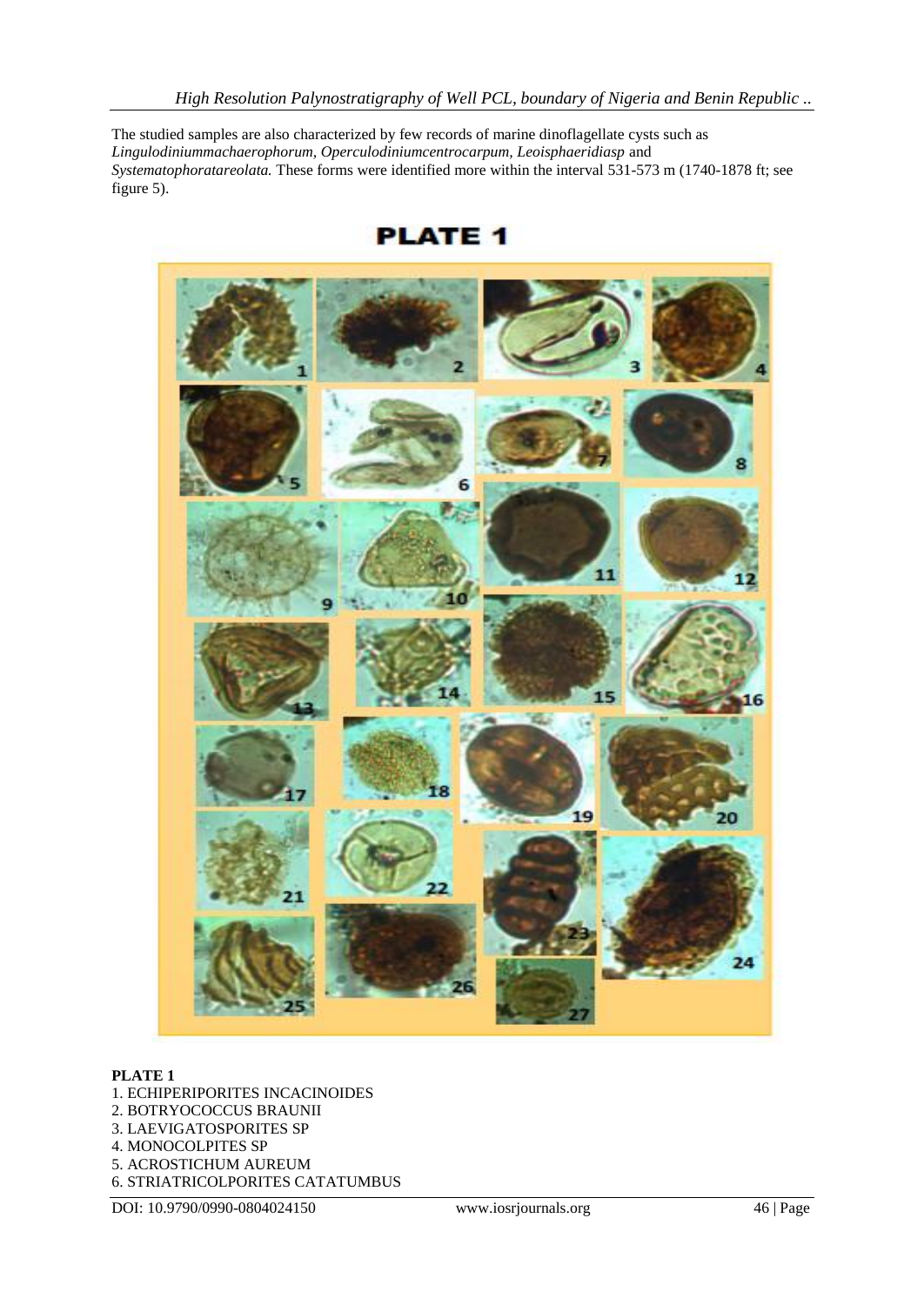- 7. PSILATRICOLPORITES SP 8. NYMPHAEAPOLLIS CLARUS 9. OPERCULODINIUM CENTROCARPUM 10. PROTEACIDITES COOKSONNI 11. PACHYDERMITES DIEDERIXI 12. PSILATRICOLPORITES CRASSUS 13. POLYPODIACEOISPORITES SP 14. MONOPORITES ANNULARUS 15. RETITRICOLPORITES IRREGULARIS 16. VERRUCATOSPORITES SP 17. RETIBREVITRICOLPORITES OBODOENSIS 18. RACEMONOCOLPITES HIANS 19. PSILASTEPHANOCOLPORITES SAPOTACEAE 20. CRASSORETITRILETES VANRAADSHOOVENI
- 21. PEREGRINIPOLLIS NIGERICCUS
- 22. STEREISPORITES SP
- 23. FUNGAL SPORE
- 24. SPIROSYNCOLPITES BRUNI
- 25. MAGNASTRIATITES SP
- 26. CANTHIUM SP
- 27. VERRUTRICOLPORITES SP

| <b>DEPTH</b><br>(Feet) | <b>SYSTEM</b><br>PERIOD | <b>SERIES/</b><br>EPOCH | <b>STAGE/</b><br>AGE | Germeraad<br>et al 1968                                              | et al 1978<br>Evamy | <b>Current study</b>              | Germeraad<br>et al 1968 | <b>BIOCOMMENTS</b>                                                                                                  |
|------------------------|-------------------------|-------------------------|----------------------|----------------------------------------------------------------------|---------------------|-----------------------------------|-------------------------|---------------------------------------------------------------------------------------------------------------------|
| 1240-                  |                         | <b>MIDDLE MIOCENE</b>   | LANGHIAN             |                                                                      | P720                | Crassoretitriletesvanraadshooveni | 릁                       |                                                                                                                     |
| 2060<br>2200           | <b><i>TERTIARY</i></b>  | EARLY MIDDLE MIOCENE    | BURDIGALIAN-LANGHIAN | <b>VERRUTRICOLPORITES ROTUNDPORUS - CRASSORETITRILETES VANRAADSI</b> | P680                | Echiperiporitesincacinoides       | 둢                       | Base occurrence<br>Crassoretitriletesvanraadshooveni<br>Quantitative base occurrence<br>Echiperiporitesincacinoides |
| 2690                   |                         | EARLY MIOCENE           |                      |                                                                      | P670                | Polypodiaceoisporite ssp.         | ā                       |                                                                                                                     |

**Figure 4:** Palynozones recognized in the studied interval 1240 to 2690 ft (378 to 820 m) of well PCLl,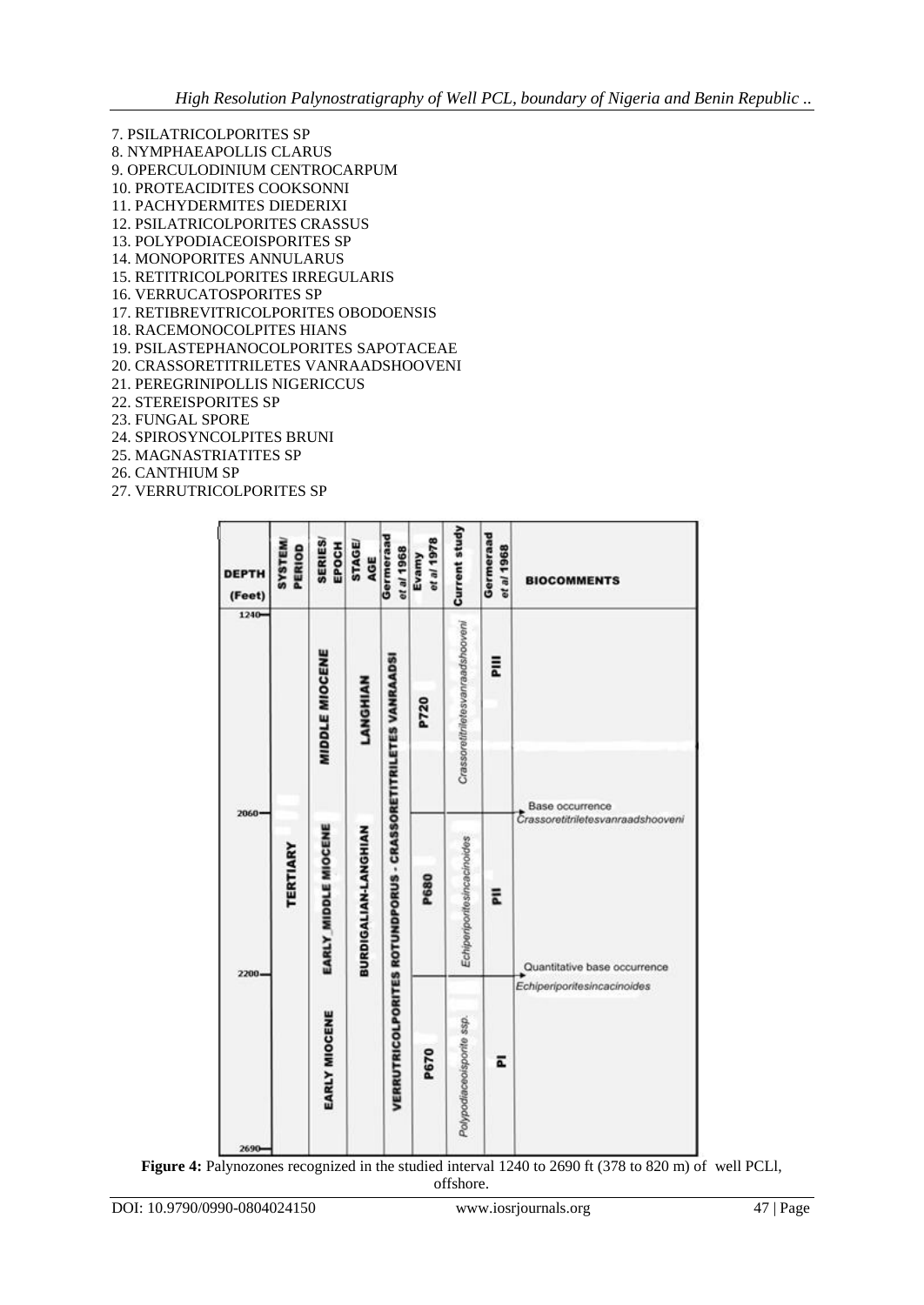Dahomey Basin.



**Figure 5:** Palynomorps distribution chart of interval 1240 to 2690 ft (378 to 820 m) of well PCL, offshore Dahomey Basin.

### **IV. Discussion:**

### **Microflora biozonation of the PCL Well 378-820 m (1240-2690ft)**

Observed palynomorph species and their characteristics have proved useful in microflora biozonation of sedimentary basins around the globe (Ayinla *et al*., 2013, Adeigbe *et al*., 2013, Iakovleva *et al*. 2020). Thus, in establishing the age and subsequently establishing an informal biozonation template for the studied interval from the PCL well of the offshore eastern Dahomey Basin, marker species and associate diagnostic palynoflora associations were considered. Stratigraphic events such as Base/Last Downhole (LDO), Quantitative Base (QB) occurrence and occurrences of diagnostic species were employed. Their applications were correlated with the published works of Germeraad *et al*., (1968), Evamy *et al*., (1978) and Muller *et al*., (1987).

Basically, three informal palynological zones were established for the PCL well namely: the PI (*Polypodiaceoisporites* sp.) zone, PII (*Echiperiporitesincacinoides)* zone and the PIII (*Crassoretitriletesvanraadshooveni)* zone (figures 4 and 5). These were correlated with the *Verrutricolporitesrotundiporus-Crassoretitriletesvanraadshooveni* palynological zone of Germeraad *et al*., (1968); the P670, P680 and P720 zones of Evamy *et al*., (1978) and the *Verrutricolporitesrotundiporus – Echitricolporitesspinosus* zone of Muller *et al*., (1987), respectively.

Based on the palynological zones recognized in the studied interval, the PCL well penetrated sediments of Early to Middle Miocene age. This is similar to age range observed by Adeigbe *et al*., 2013. A graphical presentation of the identified zones is provided in figures 4 and 5 and detailed descriptions of the various zones are discussed below: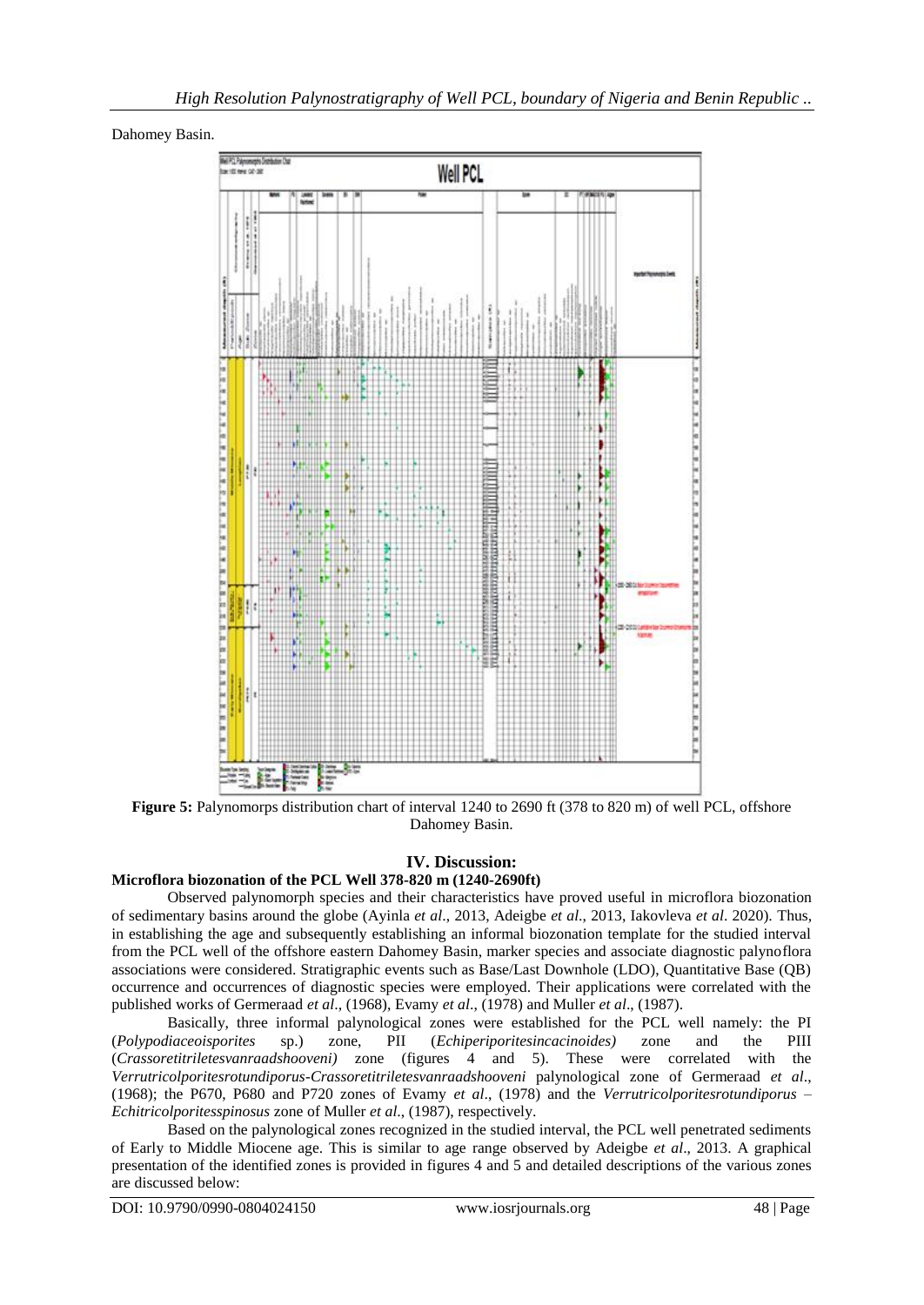### *Polypodiaceoisporites* **sp. zone**

| Palynological code | РI                            |
|--------------------|-------------------------------|
| Interval           | $820-671$ m $(2690-2200)$ ft) |
| Age                | Early Miocene                 |
|                    |                               |

From the available data in this study, *Polypodiaceoisporites* sp. zone is the oldest zone mapped. The top of this zone is marked by the (?) base occurrence of *Echiperiporitesincacinoides* at 671 m (2200 ft; see figures 4 and 5) while the base tentatively coincides with the last sample analyzed at 820 m (2690 ft; see figures 4 and 5). This zone is further characterized by the common occurrence of *Verrucatosporitessp*., *Aletesporitessp*., *Proteaciditescooksonii, Psilatricolporitescrassus* with rare *Psilatricolporitesoperculatus* and *Brevicolporitesguinetii. Botryococcusbraunii* and rare records of *Leoisphaeridia*sp were also identified (see figure 5). A sample gap exists between intervals 713-818 m (2340-2680 ft; see figure 5) within this zone. This might possible indicates unconformity surface in the studied well.

This palynological assemblage zone is related to the P670 zone of Evamy *et al*., (1978), *Verrutricolporitesrotundiporus* zone of Germeraad *et al*., (1968) and *Verrutricolporitesrotundiporus-Echiperiporitesspinosus*zone of Muller *et al*., (1987). Therefore, the studied interval 671-820 m (2200-2690ft)is dated Early Miocene (see figure 4).

*Echiperiporitesincacinoides* zone

| Palynological code | PП                   |  |
|--------------------|----------------------|--|
|                    | $\sim$ $\sim$ $\sim$ |  |

Interval: 671-628 m (2200-2060 ft) Age : Early Miocene-Middle Miocene

*Echiperiporitesincacinoides* zone (PII) represents the second zone in the studied PCL well marking the transition from Early Miocene to Middle Miocene. The top of this zone is defined by the base occurrence of *Crassoretitriletesvanraadshooveni* marked at 628 m (2060 ft; see figures 4 and 5). The base is defined by the quantitative base occurrence of *Echiperiporitesincacinoides* at 671 m (2200 ft; see figures 4 and 5).

In this zone, abundant occurrence of *Psilatricolporitescrassus, Retitricolporitesirregularis,* and *Botryococcusbraunii* were recorded.Other species such as*Psilastephanocolporites sp. (Sapotaceae), Retibrevitricolporitesobodoensis, Verrucatosporitessp. Laevigatosporites*sp are also common with scanty presence of *Leoisphaeridiasp*(see figure 5).

Moreover, this zone is related to the P680 zone of Evamy *et al*. (1978), the *Verrutricolporitesrotundiporus* zone of Germeraad *et al*. (1968) and the *Verrutricolporitesrotundiporus-Echiperiporitesspinosus*zone of Muller *et al*. (1987). An Early Miocene-Middle Miocene age is inferred for this interval (see figure 4).

*Crassoretitriletesvanraadshooveni* zone

*Palynological code* : PIII

Interval : 628-378 m (2060-1240 ft)

Age : Middle Miocene

*Crassoretitriletesvanraadshooveni*zone (PIII) is the third zone in the analyzed PCL well marking the transition from Early-Middle Miocene to Middle Miocene. The base of this zone is defined by the base occurrence of *Crassoretitriletesvanraadshooveni* at 628 m (2060 ft; see figures 4 and 5) while the top of this zone coincides with first sample analyzed. This is the youngest zone recognized in the studied well and it records moderately abundant to common occurrences of sporomorphs such as *Verrucatosporites sp., Laevigatosporites sp., Striatricolporitescatatumbus, Psilastephanocolporitescatatumbus, Psilatricolporitescrassus, Acrostichumaureum,* and *Zonocostitesramonae*; see figure 5).

Other characteristic palynoflora recognized within this zone include few records of *Echiperiporitesestelae, Pachydermitesdiederixi, Crassoretitriletesvanraadshooveni* (shows an LDO at 611 m/ 2005 ft; see figure 5), *Aletesporitessp* and *Nymphaeapollisclarus*. In addition, dinoflagellate cysts such as *Lingulodiniummachaerophorum, Operculodiniumcentrocarpum, Systematophoratareolata* and *Leoisphaeridiasp*. were identified especially within the interval 531-573 m (1740-1878ft; see figure 5).

This zone correlates with the P720 zone of Evamy *et al*. (1978), the *Crassoretitriletesvanraadshooveni* zone of Germeraad *et al*. (1968) and the *Verrutricolporitesrotundiporus-Echiperiporitesspinosus* zone of Muller *et al*. (1987). This zone also correlates with the P720 zone in the Tertiary Niger-Delta forms described by Evamy *et al*., (1978), the *Crassoretitriletesvanraadshooveni* zone of the tropical palynomorphs of Germeraad *et al*., (1968) and the *Verrutricolporitesrotundiporus-Echiperiporitesspinosus*zone of Muller *et al*., (1987). Hence, the interval represents Middle Miocene age representing in the studied well (see figure 4).

### **V. Conclusion**

High resolution palynostratigraphic analysis of PCL well which penetrated the mudstones including claystones, shales and calcareous shales was carried out and the results revealed the presence of pollen grains, spores, dinoflagellate cysts which were used as the basis for the dating of the sediments in the well. Three informal palynological zones are established for the PCL well namely: the PI (*Polypodiaceoisporites* sp.) zone,